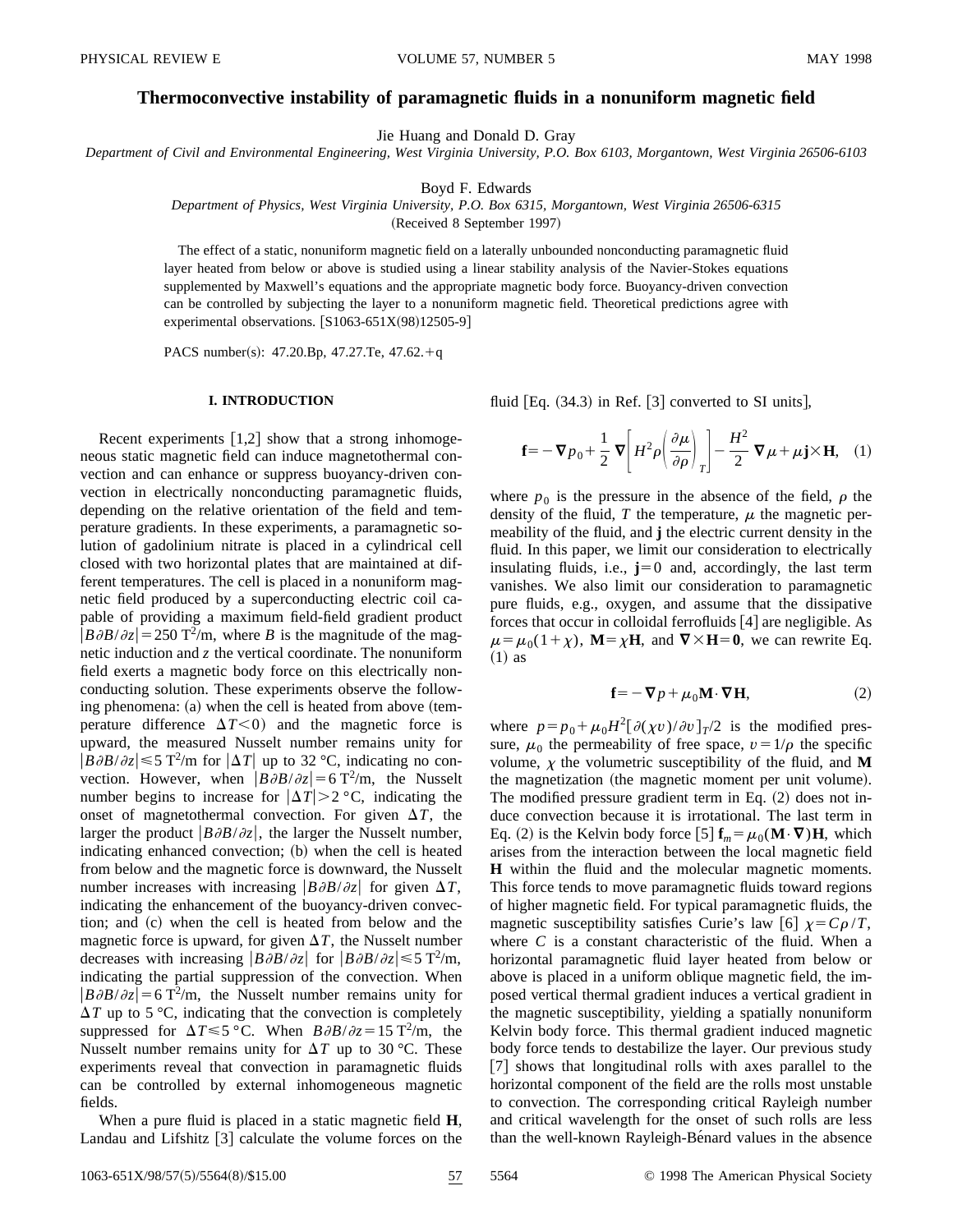of magnetic fields. Vertical fields maximize these deviations, which vanish for horizontal fields. Horizontal fields increase the critical Rayleigh number and the critical wavelength for all rolls except longitudinal rolls. We emphasize that these Kelvin force effects differ from the always-stabilizing effects of the  $j \times B$  force on a layer of electrically conducting fluid  $\lfloor 8 \rfloor$ .

The goal of this paper is to develop a theory of magnetothermal convection for nonconducting paramagnetic fluids in a realistic nonuniform magnetic field. We consider a horizontal paramagnetic fluid layer heated from above or below in the presence of an inhomogeneous magnetic field. In addition to the thermal gradient induced magnetic body force described above, the imposed field gradient directly yields a Kelvin body force on the fluid. The imposed thermal gradient renders the curl of this force nonzero through the temperature-dependent magnetic susceptibility. It is this rotational body force that is responsible for the phenomena observed in the experiments mentioned above. This force can be utilized to balance the gravitational body force within the fluid layer, and to enhance or to suppress the buoyancydriven convection. It can also be utilized to promote convection when the layer is heated from above, where gravity stabilizes the layer.

In this paper, a linear stability analysis of a horizontal layer of pure paramagnetic fluid heated from below or above in the presence of a nonuniform magnetic field shows that oscillatory instability cannot occur and that convection in this layer can be controlled by the nonuniform field. In Sec. II, we outline the basic equations and boundary conditions, and present the static state solution. In Sec. III, we summarize the governing equations for the convective flow. In Sec. IV, we study the linear stability analysis of the layer in the presence of an inhomogeneous magnetic field, and outline the numerical method used to solve the marginal equations. We summarize the main results and draw conclusions in Sec. V.

#### **II. EQUATIONS OF MOTION**

For an incompressible, pure, paramagnetic fluid in the presence of a static, nonuniform magnetic field, the Navier-Stokes equation subject to Eq.  $(2)$  takes the form

$$
\rho \frac{d\mathbf{V}}{dt} = \rho \mathbf{g} - \nabla p + \rho \nu \nabla^2 \mathbf{V} + \mu_0 (\mathbf{M} \cdot \nabla) \mathbf{H},
$$
 (3)

where *t* is time, **V** the fluid velocity,  $d/dt = \partial/\partial t + \mathbf{V} \cdot \nabla$  the material derivative,  $g$  the acceleration of gravity, and  $\nu$  the kinematic viscosity. We assume the viscosity is isotropic and independent of the magnetic field.

Conservation of energy yields the temperature equation for an incompressible paramagnetic fluid  $[7]$ 

$$
\rho c_{p,\mathbf{H}} \frac{dT}{dt} - \mu_0 \mathbf{M} \cdot \frac{d\mathbf{H}}{dt} = \kappa \nabla^2 T + \Phi,
$$
 (4)

where  $c_{p,H}$  is the specific heat capacity at constant pressure and magnetic field,  $\kappa$  the thermal conductivity (assumed constant), and  $\Phi$  the viscous dissipation.

For an incompressible fluid, the equation of continuity reduces to

$$
\nabla \cdot \mathbf{V} = 0. \tag{5}
$$

For an electrically nonconducting fluid, we write the Maxwell's equations

$$
\nabla \cdot \mathbf{B} = 0,\tag{6a}
$$

$$
\nabla \times \mathbf{H} = 0,\tag{6b}
$$

where  $\mathbf{B} \equiv \mu_0(\mathbf{M} + \mathbf{H})$  is the magnetic induction.

The density equation of state is linearized about an average temperature *Ta*

$$
\rho = \rho_a [1 - \alpha (T - T_a)],\tag{7}
$$

where  $\alpha$  is the thermal expansion coefficient. We also employ the Boussinesq approximation by allowing the density to change only in the large gravitational body force term.

In this paper, the coordinate system of the horizontal layer is defined by  $|z| \le d/2$  with  $\hat{z}$  up. We consider the fluid layer placed in an external nonuniform magnetic field with a constant field gradient,

$$
\mathbf{H}^{\text{ext}} = \mathbf{H}_0 + (\mathbf{x} \cdot \nabla) \mathbf{H}^{\text{ext}}, \text{ or } H_i^{\text{ext}} = H_{0i} + H_{1ij} x_j
$$
  
(*i*, *j* = *x*, *y*, *z*), (8)

where  $H_{1ij} \equiv \partial H_i^{\text{ext}}/\partial x_j$  are assumed constants,  $a_i b_i \equiv \sum_i a_i b_i$  $=a_xb_x+a_yb_y+a_zb_z$ , and  $\mathbf{x}=x\hat{\mathbf{x}}+y\hat{\mathbf{y}}+z\hat{\mathbf{z}}$  is the position vector. The vector  $H_0$  is the magnetic field at the origin (**x**  $= 0$ ). Equations (6a) and (6b) require that the tensor  $\nabla H^{\text{ext}}$  is symmetric and traceless. This assumed field may be thought of as the leading terms in a Taylor series expansion of a more general field. In any event, it provides a good approximation of the applied magnetic field in the region of the convection cell in the experiments reported in  $[1,2]$ .

The magnetic equation of state is linearized about the temperature  $T_a$  and an average magnetic field,  $H_a = H_{ax} \hat{x}$  $H_{av}\hat{\mathbf{y}} + H_{az}\hat{\mathbf{z}}$ , to become

$$
M_i(H_i, T) = M_{ai} + \chi_a(H_i - H_{ai}) - \frac{\chi_a H_{ai}}{T_a} (T - T_a)
$$
  
(*i* = *x, y, z*), (9)

where  $\chi_a = C \rho_a / T_a$  and  $M_{ai} = \chi_a H_{ai}$ .

Equations  $(6a)$  and  $(6b)$  require that the normal component of magnetic induction and the tangential component of magnetic field are continuous across the top and bottom boundaries,

$$
\begin{bmatrix} \hat{\mathbf{z}} \cdot \mathbf{B} \end{bmatrix}_{-}^{+} = 0 \quad \text{and} \quad \begin{bmatrix} \hat{\mathbf{z}} \times \mathbf{H} \end{bmatrix}_{-}^{+} = 0 \quad \text{at} \quad z = \pm d/2. \tag{10a}
$$

Here,  $[q]_+^+$  =  $\lim_{\epsilon \to 0} (q|_{z=\pm d/2+\epsilon} - q|_{z=\pm d/2-\epsilon})$  is the difference between the values of a quantity *q* above and below the boundaries. Rigid boundary conditions require a vanishing velocity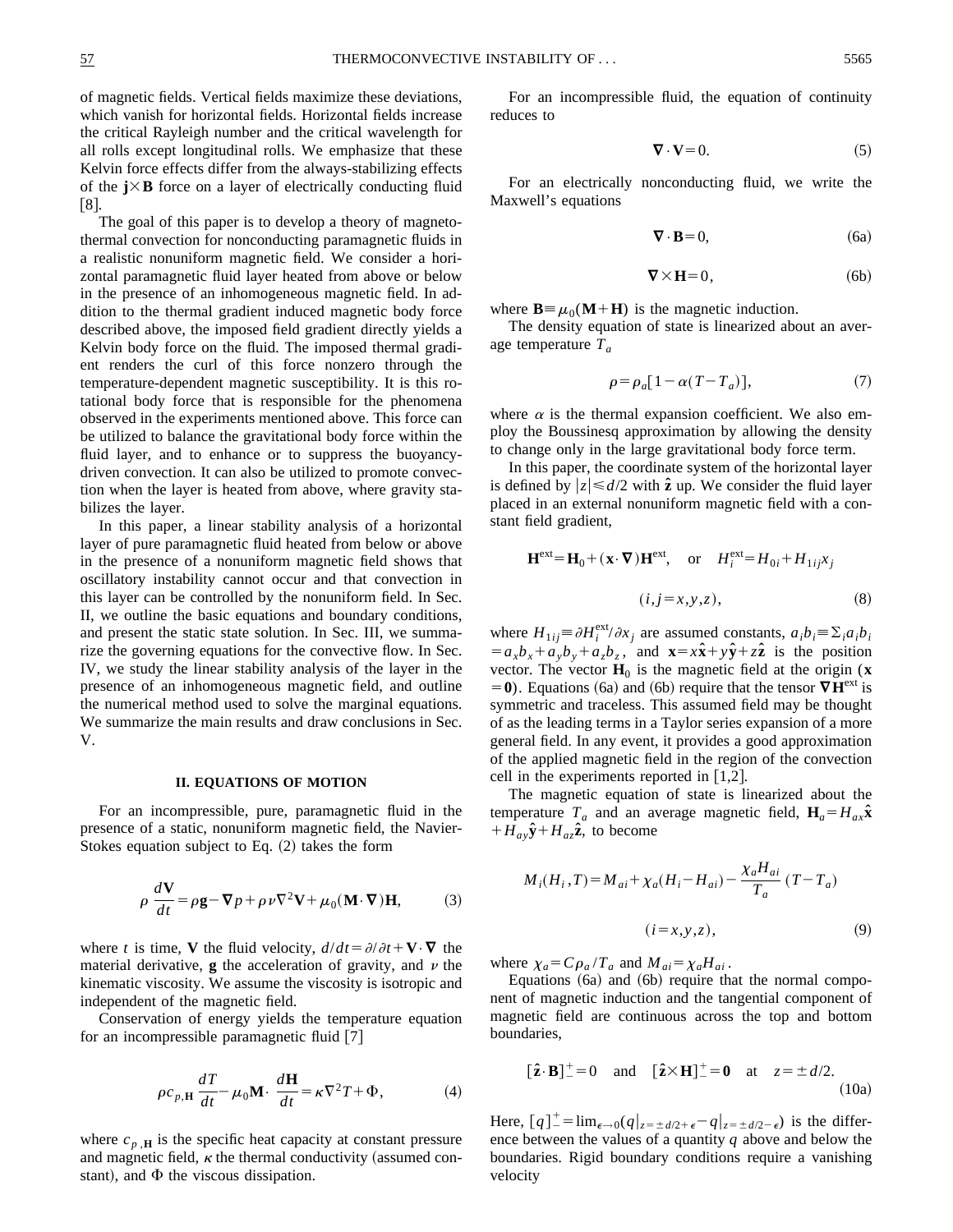$$
\overline{57}
$$

$$
V=0 \quad \text{at} \quad z = \pm d/2, \tag{10b}
$$

and the temperature is assumed constant on each boundary

$$
T = \begin{cases} T_0 & \text{at } z = d/2 \\ T_1 & \text{at } z = -d/2. \end{cases} \tag{10c}
$$

To find the pure thermal conduction state, we write

$$
\mathbf{V}_s = \mathbf{0} \quad \text{and} \quad T_s = T_a - \beta z. \tag{11}
$$

The boundary conditions on the temperature Eq.  $(10c)$  require  $T_a = (T_0 + T_1)/2$ , the average temperature of the layer, and  $\beta = (T_1 - T_0)/d = \Delta T/d$ , the temperature gradient. Note that  $\Delta T > 0$  when the layer is heated from below. To find the static state for the magnetic field, we write

$$
H_{si} = H_{ai} + \gamma_{ij} x_j \quad (i, j = x, y, z), \tag{12}
$$

where  $\gamma_{ij}$  is an undetermined tensor. The boundary conditions on the field and induction Eq.  $(10a)$  require

$$
\mathbf{H}_a = \mathbf{H}_0, \text{ and } \gamma_{ij} = H_{1ij} - \frac{\chi_a H_{0z} \beta}{T_a} \delta_{iz} \delta_{jz} \quad (i, j = x, y, z),
$$
\n(13)

where  $\delta_{ij}$  is the delta function  $(\delta_{ij}=1$  for  $i=j$ , and  $\delta_{ij}=0$ for  $i \neq j$ ). In obtaining these results, we have used the fact that the typical value of magnetic susceptibility for paramagnetic fluids is  $\chi$ <10<sup>-3</sup>. Because *H*<sub>1*ij*</sub> and  $\delta_{iz}\delta_{jz}$  are symmetric, so is the tensor  $\gamma_{ij}$ .

#### **III. EQUATIONS FOR CONVECTIVE STATES**

To derive the governing equations for convective states, we add perturbations to the static state and substitute this perturbed state into Eqs.  $(3)$ – $(6)$  to yield the equations governing these perturbations. To write these equations in dimensionless form, we choose *d*,  $d^2/D_T$ ,  $\Delta T$ , and  $H_d$  $\equiv \chi_a \Delta T H_0 / (1 + \chi_a) T_a$  as the scales for length, time, temperature, and magnetic field, respectively. Here,  $D_T$  $\equiv \kappa/\rho_0 c_{p,H}$  is the thermal diffusivity. Finally, we write the dimensionless governing equations for the convective states,

$$
\frac{1}{\Pr} \left( \frac{\partial \mathbf{v}}{\partial t} + \mathbf{v} \cdot \nabla \mathbf{v} \right) = -\nabla p' + R \theta \hat{\mathbf{z}} + K(\sin^2 \phi) \theta \hat{\mathbf{z}} \n- \mathbf{R}_m \theta + K(z - \theta) \hat{\mathbf{H}}_0 \cdot \nabla \mathbf{h} + \nabla^2 \mathbf{v},
$$
\n(14)

$$
\left(\frac{\partial \theta}{\partial t} + \mathbf{v} \cdot \nabla \theta - \hat{\mathbf{z}} \cdot \mathbf{v}\right)
$$

$$
-L_1 \hat{\mathbf{H}}_0' \cdot \left[\frac{\partial \mathbf{h}}{\partial t} + \mathbf{v} \cdot \nabla (\mathbf{h} + \mathbf{H}^{\text{ext}} / H_d) - L_2 \hat{\mathbf{z}} \cdot \mathbf{v}\right] = \nabla^2 \theta + \Phi',
$$
(15)

$$
\nabla \cdot \mathbf{h} - \hat{\mathbf{H}}_0 \cdot \nabla \theta = 0, \tag{16}
$$

$$
\nabla \cdot \mathbf{v} = 0. \tag{17}
$$

In these equations, the variables **v**,  $\theta$ , and **h** represent the dimensionless perturbations. Here,  $p<sup>7</sup>$  is a reduced pressure including magnetic contributions,  $\mathbf{H}_0 = \mathbf{H}_0 / H_0$  is the unit vector in the direction of  $H_0$ ,  $\hat{H}'_0 = H^{\text{ext}}/H_0$ ,  $\phi$  the angle between  $H_0$  and the horizontal, and  $\Phi'$  the dimensionless viscous dissipation.

Equation  $(14)$  involves four dimensionless parameters: the Prandtl number Pr, the Rayleigh number *R*, the Kelvin number *K*, and the vector control parameter  $\mathbf{R}_m$ :

$$
\Pr = \frac{\nu}{D_T}, \quad R = \frac{\alpha g d^3 \Delta T}{\nu D_T}, \quad K = \frac{\mu_0 \chi_a^2 \Delta T^2 d^2 H_0^2}{(1 + \chi_a) \rho_a T_a^2 \nu D_T},
$$
(18a)

$$
\mathbf{R}_m = \frac{\mu_0 \chi_a d^3 \Delta T}{\rho_a T_a \nu D_T} \mathbf{H}_0 \cdot \nabla \mathbf{H}^{\text{ext}}.
$$
 (18b)

The two dimensionless parameters in Eq.  $(15)$  are  $L_1$  $= \mu_0 \chi_a^2 H_0^2 / (1 + \chi_a) T_a \rho_a c_{p,\mathbf{H}}$ , and  $L_2 = (1 + \chi_a) \sin \phi \leq (1 + \chi_a) T_a$  $+\chi_a$ ). Here, we use the values of  $\rho_a$  and  $c_{p,H}$  for water to estimate the typical value for the geometry-independent parameter  $L_1$ . A typical value for the magnetic susceptibility of paramagnetic fluids is  $\chi_a \sim 10^{-3}$ . For a magnetic induction  $B_0 = 10$  T, we have  $L_1 \sim 10^{-7} \ll 1$  at room temperature. We also have  $L_1 \sim 10^{-4}$  for gaseous oxygen at room temperature. Accordingly, the term involving  $L_1$  in Eq. (15) will be neglected.

In the presence of a uniform oblique magnetic field  $(K$  $\neq 0$ , but **R**<sub>m</sub>=0), our linear stability analysis [7] shows that longitudinal rolls with axes parallel to the horizontal component of the field are the rolls most unstable to convection, reflecting the broken rotational symmetry of the layer about the vertical due to the presence of the nonzero horizontal component of the field.

In the presence of an inhomogeneous magnetic field  $(K$  $\neq 0$  and  $\mathbf{R}_m \neq 0$ ), the vector parameter  $\mathbf{R}_m$  in Eq. (14) measures the strength of the magnetic body force due to the applied field gradient. The combination of the vertical component of  $\mathbf{R}_m$  with *R* in Eq. (14) shows that the gravitational effect on the convective flow can be balanced by this component of **R***<sup>m</sup>* . Therefore, convection in nonconducting paramagnetic fluids can be controlled by an inhomogeneous magnetic field.

#### **IV. LINEAR STABILITY ANALYSIS**

To investigate the magnetothermal convective instability, we assume that the amplitudes of **v**,  $\theta$ , and **h** are infinitesimal so that all cross terms in Eqs.  $(14)$  and  $(15)$  can be neglected. In this paper, we consider the nonuniform magnetic field  $\mathbf{H}^{\text{ext}} = H_0 \hat{\mathbf{z}} - H_1 x \hat{\mathbf{x}} - H_1 y \hat{\mathbf{y}} + 2H_1 z \hat{\mathbf{z}}$ , where the two parameters  $H_0$  and  $H_1$  are constants. (The superconducting electric coil used in the experiments  $[1,2]$  produces this field in the central area near the ends of the coil.) This field yields the vector parameter  $\mathbf{R}_m = R_m \hat{\mathbf{z}}$ , where

$$
R_m = \frac{\mu_0 \chi_a d^3 \Delta T}{\rho_a T_a \nu D_T} \left( H \frac{\partial H}{\partial z} \right)_{\mathbf{x} = \mathbf{0}}^{\text{ext}}.
$$
 (19)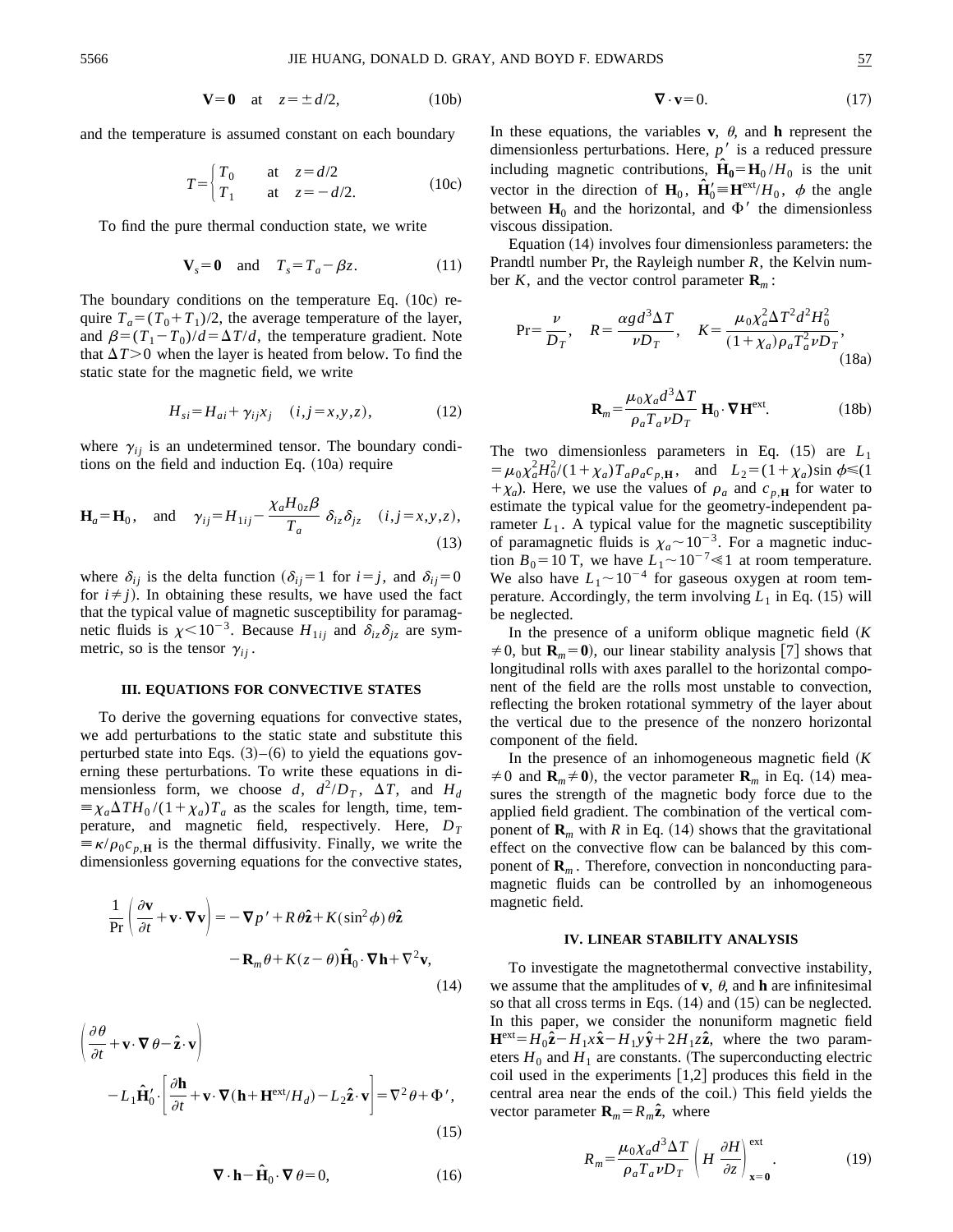Taking the  $\zeta$  component of the curl of the linearized Eq.  $(14)$ yields

$$
\frac{1}{\text{Pr}} \frac{\partial \zeta}{\partial t} = \nabla^2 \zeta,\tag{20}
$$

where  $\zeta = \hat{\mathbf{z}} \cdot (\nabla \times \mathbf{v})$  is the *z* component of the vorticity. Taking the  $z$  component of the curl curl of Eq.  $(14)$ , we have

$$
\frac{1}{\Pr} \frac{\partial}{\partial t} \nabla^2 w = \nabla^4 w + (R - R_m + K) \nabla^2_{\perp} \theta - K \nabla^2_{\perp} \frac{\partial \psi}{\partial z}, \tag{21}
$$

where *w* is the *z* component of velocity **v** and  $\nabla^2 = \frac{\partial^2}{\partial x^2}$  $+\partial^2/\partial y^2$ . Equations (15) and (16) yield

$$
\frac{\partial \theta}{\partial t} = \nabla^2 \theta + w,\tag{22}
$$

$$
\nabla^2 \psi - \frac{\partial \theta}{\partial z} = 0.
$$
 (23)

Equations  $(20)$ ,  $(21)$ ,  $(22)$ , and  $(23)$  govern the linearized convective flow. The unboundedness in the horizontal direction allows the perturbation wavelength to be chosen freely in this direction, whence

$$
\zeta = \zeta(z) \exp(i q_x x + i q_y y + \sigma t),
$$
  
\n
$$
w = w(z) \exp(i q_x x + i q_y y + \sigma t),
$$
  
\n
$$
\theta = \theta(z) \exp(i q_x x + i q_y y + \sigma t),
$$
  
\n
$$
\psi = \psi(z) \exp(i q_x x + i q_y y + \sigma t),
$$
  
\n
$$
\Psi = \Psi(z) \exp(i q_x x + i q_y y + \sigma t),
$$
  
\n(24)

where  $q_x$  is the x component of the dimensionless wave number,  $\mathbf{q} = q_x \hat{\mathbf{x}} + q_y \hat{\mathbf{y}}$ , of these perturbations,  $q_y$  its y component, and  $\sigma$  the growth rate. Here,  $\Psi$  represents the perturbations of the magnetic field outside the fluid layer induced by the convective motion of the fluid and satisfies Laplace's equation  $\nabla^2 \Psi = 0$ . These perturbations should vanish far away from the layer. Substituting Eq.  $(24)$  into the Laplace's equation yields  $\Psi(z) = \Psi_+ \exp(-qz)$  for  $z > 1/2$ and  $\Psi(z) = \Psi$  – exp(*qz*) for  $z \leq 1/2$ , where  $\Psi$  + and  $\Psi$  – are two undetermined constants and  $q = \sqrt{q_x^2 + q_y^2}$  is the magnitude of the wave number **q**.

Equations  $(10a)$ ,  $(10b)$ , and  $(10c)$  yield the dimensionless boundary conditions

$$
\zeta = w = dw/dz = \theta = 0
$$
 at  $z = \pm 1/2$ , (25a)

$$
(1 + \chi_a) \frac{d\psi}{dz} = \begin{cases} -q\psi, & z = 1/2 \\ q\psi, & z = -1/2. \end{cases}
$$
 (25b)

The general solution of Eq.  $(20)$  subject to Eqs.  $(25a)$ shows that any perturbation in the vertical component of the vorticity must decay in time. Thus, we set  $\zeta=0$  in the instability analysis without loss of generality.

To study the oscillatory instability of these perturbations, we substitute Eq.  $(24)$  into Eqs.  $(21)$ ,  $(22)$ , and  $(23)$  to yield a set of ordinary differential equations, which can be solved by the Galerkin method. We expand *w* according to

$$
w(z) = \sum_{m} A_m F_m(z), \qquad (26)
$$

where the functions  $F_m$  are a complete set of orthonormal solutions of

$$
\frac{d^4Fm}{dz^4} = \lambda_m^4 F_m \tag{27}
$$

satisfying  $F_m(z) = dF_m/dz = 0$  at  $z = \pm 1/2$ . The functions  $F_m$  are divided into two classes: even functions  $C_m$  and odd functions  $S_m$  defined by

$$
C_m(z) = \frac{\cosh(\lambda_m z)}{\cosh(\lambda_m/2)} - \frac{\cos(\lambda_m z)}{\cos(\lambda_m/2)}
$$

and

$$
S_m(z) = \frac{\sinh(\mu_m z)}{\sinh(\mu_m/2)} - \frac{\sin(\mu_m z)}{\sin(\mu_m/2)}.
$$

These functions and their numerical eigenvalues  $\lambda_m$  and  $\mu_m$ have been tabulated [8]. We also expand  $\theta$  and  $\psi$  in a series of  $F_m(z)$ . A one-term approximation yields

$$
A_1 \sigma^2 + A_2 \sigma + A_3 = 0,\tag{28}
$$

where

$$
A_1 = (q^2 + C_{11})/\text{Pr},
$$
  
\n
$$
A_2 = \lambda_1^4 + 2C_{11}q^2 + q^4 + A_1(q^2 + C_{11}),
$$
  
\n
$$
A_3 = \text{Pr}A_1(\lambda_1^4 + 2C_{11}q^2 + q^4) - (R - R_m + K)q^2
$$
  
\n
$$
+ Kq^2G_{11}/(S_{11} + q^2).
$$

Here,

# $\lambda_1$  = 4.730 040 74,

$$
C_{11} = -\langle C_1 | C_1'' \rangle = -\int_{-1/2}^{1/2} C_1(z) [d^2 C_1(z)/dz^2] dz
$$
  
= 12.302 616 19,

 $G_{11}$   $\equiv$   $\langle C_1 | S_1' \rangle$   $=$  3.342 015 57,

and

$$
S_{11} = -\langle S_1 | S_1'' \rangle = 46.050 \; 122 \; 36.
$$

The onset of neutral oscillatory instability requires an imaginary growth rate  $\sigma = i\omega$ . Since the functions  $A_1, A_2$ , and  $A_3$ are all real, Eq. (28) can be satisfied for  $\sigma = i\omega$  only if  $A_2$  $=0$ . Since  $A_2>0$  for all values of q, an oscillatory instability cannot occur in the one-term approximation. By setting  $\sigma$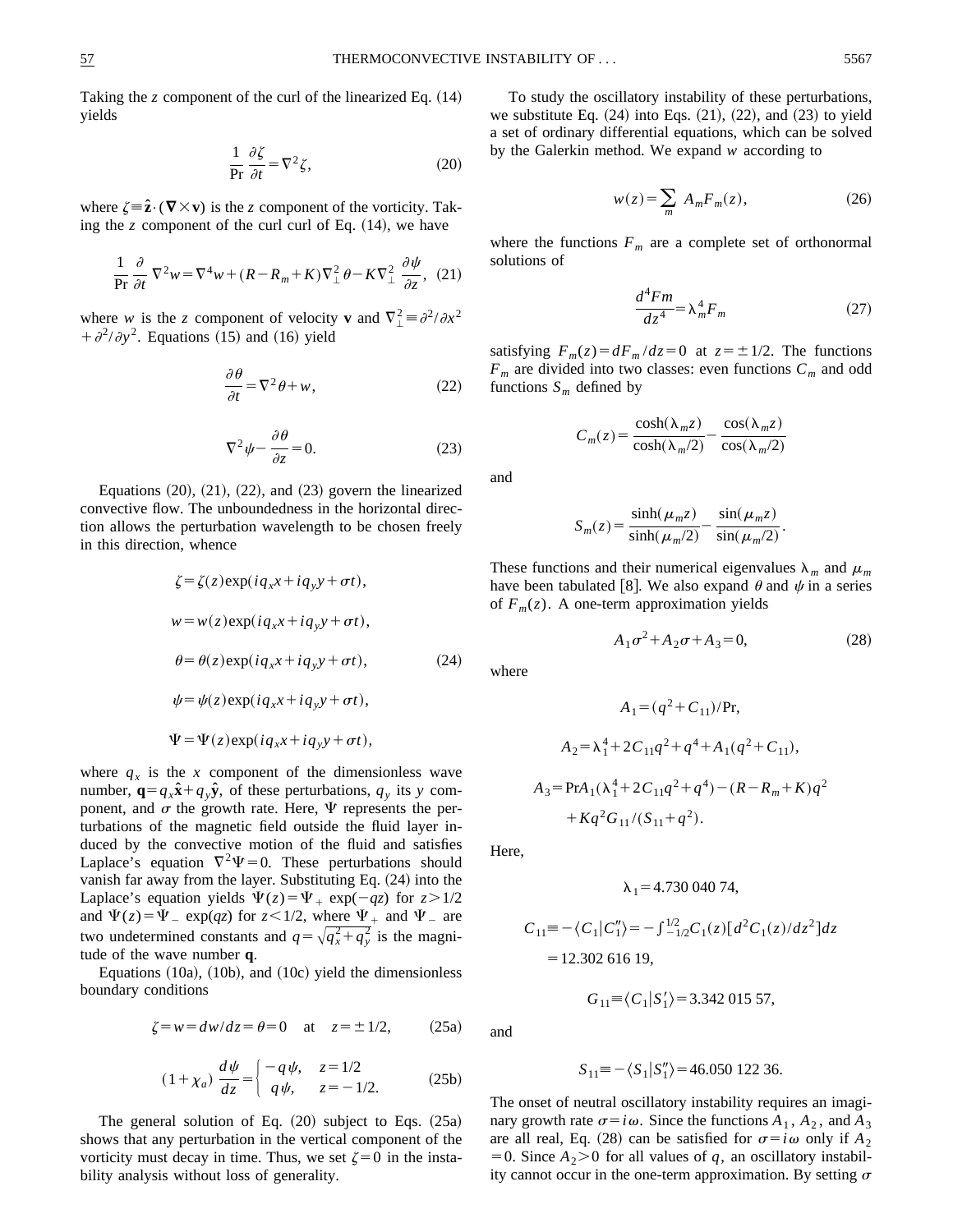$=0$ ,  $K=0$ , and  $R_m=0$ , Eq. (28) yields an approximate marginal state  $R_0(q)$  in the absence of magnetic fields, which has a minimum value  $R_{0c} = 1887$  located at  $q_{0c} = 3.21$ . A numerical calculation involving 360 terms yields  $R_{0c}$ =1708 and  $q_{0c}$ =3.12, which agree with the well-known critical values  $R_{0c} = 1707.762$  and  $q_{0c} = 3.117$  for the onset of convection  $[8]$ . In the absence of magnetic fields, the critical Rayleigh number  $R_{0c}$  for the rigid boundary conditions is larger than the critical Rayleigh number  $R_c = 27\pi^4/4$  for the free boundary conditions  $[8]$ , indicating that the rigid boundary conditions tend to stabilize the layer compared with the free boundary conditions. Since our one-term analysis of instabilities of Eqs.  $(21)$ ,  $(22)$ , and  $(23)$  for the rigid boundary conditions is qualitatively equivalent to the analysis of instabilities of these equations for the free boundary conditions in which  $C_1(z)$  is replaced by  $\cos(\pi z)$ , we conclude that an oscillatory instability cannot occur in this system. Thus we limit our consideration to a stationary instability.

For the marginal state, the perturbations neither grow nor decay with time. Setting  $\partial/\partial t = 0$  in Eqs. (21), (22), and (23) yields the governing equations for this state. We adopt the algorithm of Stiles and Kagan  $[9]$  to solve these equations numerically. Comparing with the previous algorithm of expanding all variables *w*,  $\theta$ , and  $\psi$  in series of  $F_m(z)$ , this algorithm yields more rapid convergence for successive approximations. First, we still expand *w* according to Eq.  $(26)$ . We then write

$$
\theta = \sum_{m} A_{m} \theta_{m} \quad \text{and} \quad \psi = \sum_{m} A_{m} \psi_{m}. \tag{29}
$$

We substitute Eqs.  $(24)$ ,  $(26)$ , and  $(29)$  into Eqs.  $(22)$  and  $(23)$ , and then solve these equations individually to obtain the general solutions for  $\theta_m$  and  $\psi_m$ . We use the boundary conditions, Eqs.  $(25)$ , to determine the coefficients involved in these general solutions. Finally, we have

$$
\theta_m = 2\gamma_m \cosh\, qz - (D^2 + q^2)C_m(z)/\lambda_m^-,
$$

$$
\psi_m = u_m \sinh qz + \gamma_m z \cosh qz
$$
  
 
$$
-(\lambda_m^+ + 2q^2D^2)DC_m(z)/(\lambda_m^-)^2 \text{ for } F_m = C_m,
$$
  
(30a)

and

$$
\theta_m = 2 \delta_m \sinh q z - (D^2 + q^2) S_m(z) / \mu_m^-,
$$

$$
\psi_m = v_m \cosh qz + \delta_m z \sinh qz
$$
  
 
$$
-(\mu_m^+ + 2q^2D^2)DS_m(z)/(\mu_m^-)^2 \quad \text{for } F_m = S_m,
$$
 (30b)

where

$$
u_m = \frac{\lambda_m^2}{q \exp(q/2)(\lambda_m^-)^2} \left( \lambda_m^+ + 2q^4 + 4q^3 \lambda_m \tanh \frac{\lambda_m}{2} \right) - \frac{\gamma_m}{2},
$$

$$
v_m = \frac{\mu_m^2}{q \exp(q/2)(\mu_m^-)^2} \left( \mu_m^+ + 2q^4 + 4q^3 \mu_m \coth \frac{\mu_m}{2} \right) - \frac{\delta_m}{2},
$$

 $\lambda_m^+ \equiv \lambda_m^4 + q^4$ ,  $\lambda_m^- \equiv \lambda_m^4 - q^4$ ,  $\mu_m^+ \equiv \mu_m^4 + q^4$ ,  $\mu_m^- \equiv \mu_m^4 - q^4$ ,  $\gamma_m \equiv \lambda_m^2 / \lambda_m^{\text{ } -} \cosh(q/2), \quad \delta_m \equiv \mu_m^2 / \mu_m^{\text{ } -} \sinh(q/2), \quad \text{and} \quad D$  $\equiv d/dz$ . In obtaining these results, we made use of the fact that  $\chi_a \ll 1$  for paramagnetic fluids.

Substituting the general solutions Eq.  $(30a)$  into Eq.  $(21)$ , multiplying by  $C_n(z)$ , and integrating over  $[-1/2,1/2]$  yield

$$
\sum_{m} A_{m}b_{mn} = 0, \quad n = 1, 2, 3, \dots
$$
 (31a)

with

$$
b_{mn} = \left(\lambda_m^+ + \frac{q^4 R_r}{\lambda_m^-} - \frac{q^4 \lambda_m^+ K}{(\lambda_m^-)^2}\right) \delta_{mn}
$$
  
\n
$$
- \left(2 - \frac{R_r}{\lambda_m^-} + \frac{2q^4 K}{(\lambda_m^-)^2}\right) q^2 \langle C_n | D^2 C_m \rangle
$$
  
\n
$$
+ \frac{q^2 \lambda_m^2 K}{\exp(q/2) (\lambda_m^-)^2} \left(\lambda_m^+ + 2q^4 + 4\lambda_m q^3 \tanh \frac{\lambda_m}{2}\right)
$$
  
\n
$$
\times \langle C_n | \cosh q z \rangle - \left[2R_r + \frac{1}{2} (2 + q) K\right]
$$
  
\n
$$
\times q^2 \gamma_m \langle C_n | \cosh q z \rangle + q^3 \gamma_m K \langle C_n | z \sinh q z \rangle,
$$
  
\n(32a)

where  $R_r \equiv R - R_m$ . Similarly, substituting the general solutions Eq. (30b) into Eq. (21), multiplying by  $S_n(z)$ , and integrating over  $[-1/2,1/2]$  yield

$$
\sum_{m} A_{m} b'_{mn} = 0, \quad n = 1, 2, 3, \dots
$$
 (31b)

with

$$
b'_{mn} = \left(\mu_m^+ + \frac{q^4 R_r}{\mu_m^-} - \frac{q^4 \mu_m^+ K}{(\mu_m^-)^2}\right) \delta_{mn} - \left(2 - \frac{R_r}{\mu_m^-} + \frac{2q^4 K}{(\mu_m^-)^2}\right)
$$
  

$$
\times q^2 \langle S_n | D^2 S_m \rangle + \frac{q^2 \mu_m^2 K}{\exp(q/2) (\mu_m^-)^2} \left(\mu_m^+ + 2q^4\right)
$$
  

$$
+ 4 \mu_m q^3 \coth \frac{\mu_m}{2} \langle S_n | \sinh q z \rangle
$$
  

$$
- \left[2R_r + \frac{1}{2} (2+q)K\right] q^2 \delta_m \langle S_n | \sinh q z \rangle
$$
  

$$
+ q^3 \delta_m K \langle S_n | z \cosh q z \rangle.
$$
 (32b)

Equations  $(31a)$  and  $(32a)$  govern the marginal state for the onset of convection with an even parity for *w* and  $\theta$ , whereas Eqs.  $(31b)$  and  $(32b)$  govern the state with an odd solution for *w* and  $\theta$ .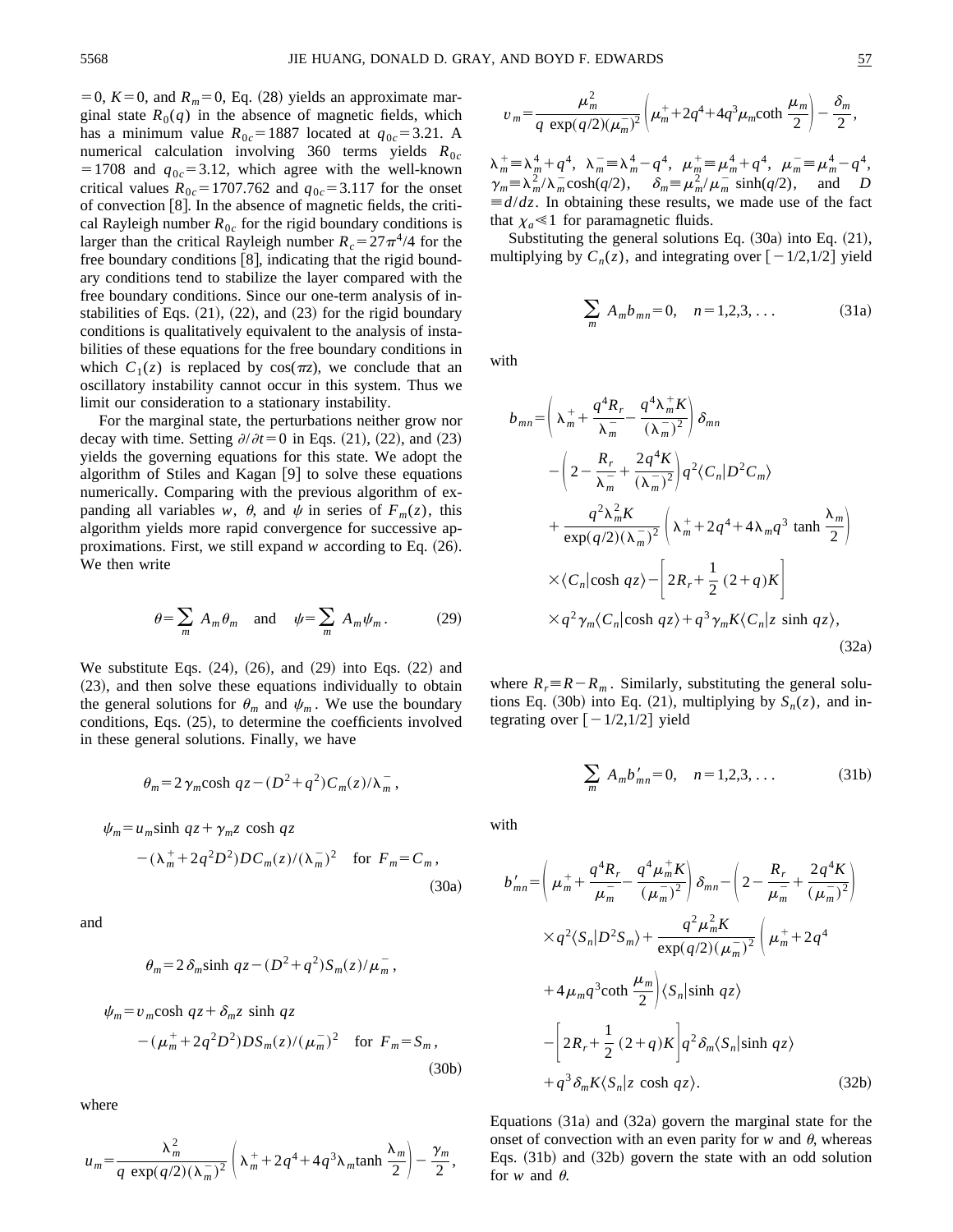

FIG. 1. Convective stability diagram for a horizontal layer of paramagnetic fluid in the presence of a nonuniform magnetic field. Shown are the marginal states for the reduced Rayleigh number  $R_r(q) \equiv R - R_m$  for the onset of convection for  $K=0$  (trace *a*), 1000  $({\text{trace } b})$ , 2000  $({\text{trace } c})$ , 3000  $({\text{trace } d})$ , 4000  $({\text{trace } e})$ , and 5000  $(\text{trace } f)$  as a function of the wave number *q*.

## **V. RESULTS AND CONCLUSIONS**

A nontrivial solution for the even case requires a vanishing determinant of the coefficient matrix in Eq.  $(31a)$ , yielding the generalized marginal condition relating the reduced Rayleigh number  $R_r = R - R_m$ , the Kelvin number *K*, and the dimensionless wave number  $q$ . To obtain this condition numerically, we truncate the infinite series in Eq.  $(31a)$  to a finite number *N* of terms. For given values of *N*, *q*, and *K*, we adjust  $R_r$  numerically until the determinant vanishes. This procedure yields the marginal state for the reduced Rayleigh number  $R_r = R_r(q,K)$ , which can be minimized with respect to  $q$  to obtain the critical condition for  $R_r$  for given *K*.

For the classical, nonmagnetic case with  $K=0$  and  $R_m$  $=0$  this procedure yields the known marginal Rayleigh number  $R = R_0(q)$  in the absence of magnetic fields. Minimizing  $R_0(q)$  with respect to *q* for *N*=5, 10, and 15 yields the successive estimates  $R_{0c} = 1707.784$ , 1707.763, and 1707.762, with  $q_{0c}$ =3.116 in each case. These rapidly converge to the well-known critical values [8]  $R_{0c} = 1707.762$ and  $q_{0c}$ =3.117. Figure 1 shows  $R_0(q)$  (trace *a* in Fig. 1) for the 15-term truncation, which is used henceforth. A static fluid layer in the absence of magnetic fields is stable to convective perturbations for Rayleigh numbers  $R \le R_{0c}$ , above which gravitational buoyancy destabilizes a band of wave numbers centered approximately on *q*0*<sup>c</sup>* .

For the onset of convection for the odd solution in the absence of magnetic fields, a numerical calculation of Eqs.  $(31b)$  and  $(32b)$  for the 15-term truncation yields the corresponding critical values  $R_{0c} = 17610.40$  and  $q_{0c} = 5.365$ , consistent with their true values [8]  $R_{0c} = 17610.39$  and  $q_{0c}$  $=$  5.365. Comparing with the critical Rayleigh number ( $R_{0c}$  $=1707.762$ ) for the onset of convection with an even solution, the large critical Rayleigh number for the odd solution

| Case | $\Delta T$ | ext | Kelvin<br>force | $R_m$ | Result                                     |
|------|------------|-----|-----------------|-------|--------------------------------------------|
|      |            |     |                 | $+$   | Rayleigh-Bénard convection<br>is inhibited |
|      |            |     |                 |       | Rayleigh-Bénard convection<br>is promoted  |
| 3    |            |     |                 | $^+$  | no convection                              |
|      |            |     |                 |       | magnetothermal convection<br>is possible   |

TABLE I. Summary of results.

implies that only the even solution is permitted when *R*  $\leq$  17 610. Therefore, we limit our consideration to the marginal state governed by Eqs.  $(31a)$  and  $(32a)$ .

Equations  $(31a)$  and  $(32a)$  govern the generalized marginal condition for the onset of convection of a horizontal layer of paramagnetic fluid in the presence of a nonuniform magnetic field. The Kelvin number  $K$  in these equations represents the uniform vertical field effect on convection, and *R<sub>m</sub>* the effect due to the field gradient. Our numerical calculation yields these marginal conditions for the reduced Rayleigh number  $R_r$  as a function of the wave number q for given Kelvin numbers  $K=0$ , 1000, 2000, 3000, 4000, and  $5000$  (see Fig. 1). In the presence of a uniform vertical magnetic field  $(K>0$  and  $R_m=0)$ , Fig. 1 shows that the critical Rayleigh number  $R_c$  for the onset of convection is smaller than the classical nonmagnetic critical Rayleigh number  $R_{0c}$ =1707.762, indicating the enhancing effect of the field on convection. Figure 1 also shows that the larger the Kelvin number *K*, the smaller the critical Rayleigh number  $R_c$ , indicating the stronger the enhancing effect of the field on convection. Since  $K \ge 0$ , uniform vertical magnetic fields always promote convection, consistent with our previous analysis  $[7]$  and in contrast to the result for electrically conducting fluids [8]. In the absence of gravity  $(R=0)$ , magnetic convection sets in when  $K \ge K_{0c} = 2568.476$  for uniform vertical fields.

In the presence of a nonuniform magnetic field  $(K>0)$  and  $R_m \neq 0$ ), Fig. 1 shows that the effect on convection due to the field gradient depends on the sign of the magnetic control parameter  $R_m$ . A negative  $R_m$  will promote convection, and a positive  $R_m$  will inhibit convection. In this paper as well as in the experiments  $\lfloor 1,2 \rfloor$ ,

$$
R_m = \frac{\mu_0 \chi_a d^3 \Delta T}{\rho_a T_a \nu D_T} \left( H \frac{\partial H}{\partial z} \right)_{\mathbf{x} = \mathbf{0}}^{\text{ext}}.
$$

For paramagnetic fluids, all of the material properties are positive, so the sign of  $R_m$  is determined by the signs of  $\Delta T$ and  $(H\partial H/\partial z)^{\text{ext}}_0$ . The four possible cases are summarized in Table I. In cases 1 and 2, the temperature difference  $\Delta T$  is positive, indicating that the layer is heated from below. Gravity induces a gravitational buoyancy force that tends to destabilize the layer. In the absence of magnetic fields, Rayleigh-Be $\hat{\text{e}}$ nard convection sets in for  $R > R_{0c}$ . In the presence of a nonuniform magnetic field, we see that an upward Kelvin force inhibits convection  $(case 1)$ , whereas a down-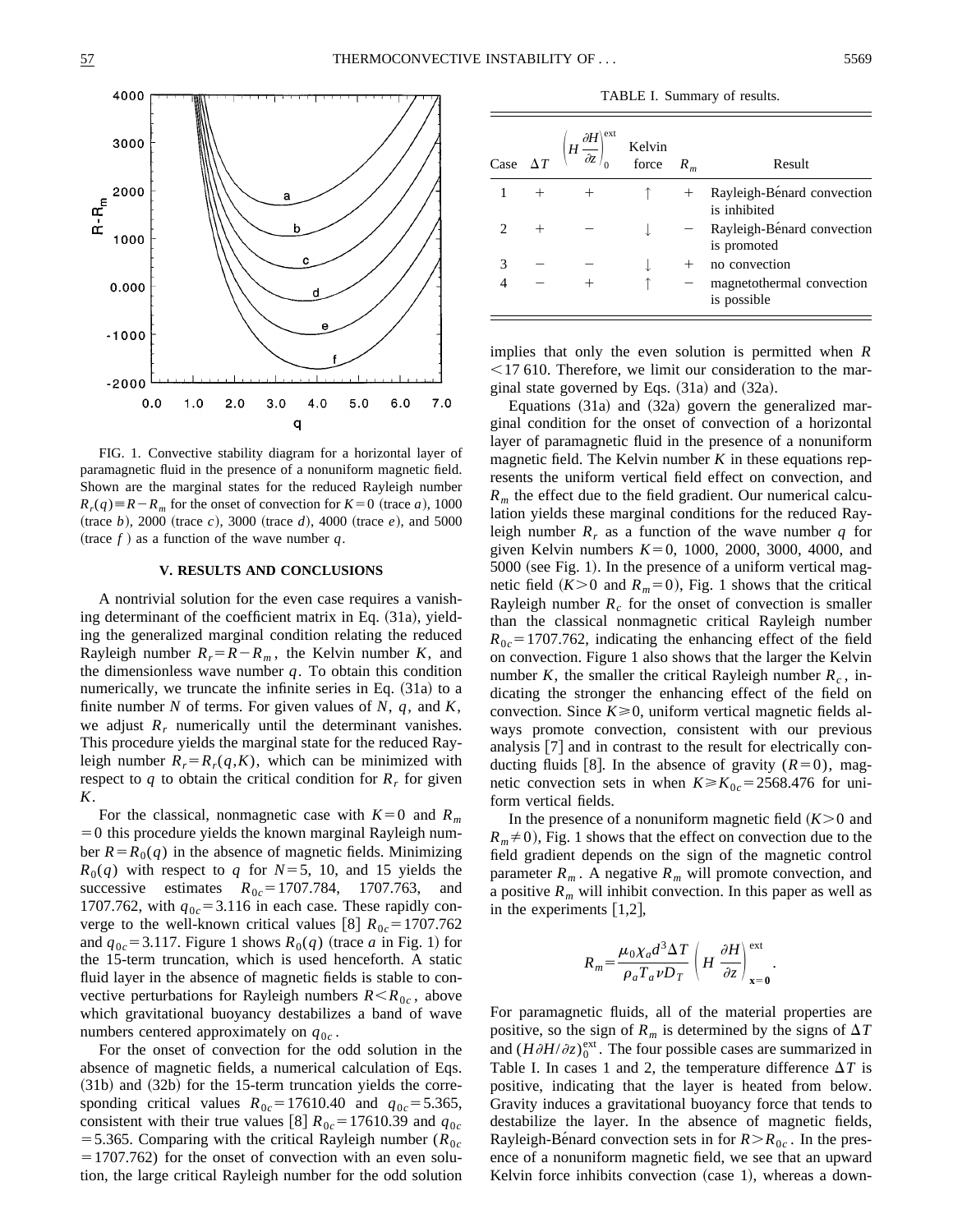

FIG. 2. Convective threshold for the ratio  $R_{rc}/R_{0c}$  of the critical reduced Rayleigh number  $R_{rc}$  from our simulations (dark trace) to the classical nonmagnetic critical Rayleigh number  $R_{0c} = 1707.762$ as a function of the ratio  $K/K_{0c}$  of the Kelvin number to the critical Kelvin number  $K_{0c}$ =2568.476 for uniform vertical fields and no gravity. Also shown is the threshold for the ratio  $q_c / q_{0c}$  of the critical wave number  $q_c$  to the classical nonmagnetic critical wave number  $q_{0c}$ =3.116 as a function of the ratio  $K/K_{0c}$ . Dashed traces give approximate linear results from Eqs.  $(33)$  and  $(34)$ .

ward Kelvin force enhances convection (case 2). In cases 3 and 4, the layer is heated from above, and gravity tends to stabilize the layer. Table I shows that a downward Kelvin force enhances this stability (case 3), and there is no convection. However, an upward Kelvin force induces a magnetic buoyancy force that tends to destabilize the layer (case 4). Magnetothermal convection sets in when the reduced Rayleigh number  $R_r > R_{rc}$ , which is determined by minimizing the corresponding marginal  $R_r(q,K)$  for given *K* with respect to the wave number *q*. The trends of cases 1, 2, and 4 are consistent with the experimental observations  $[1,2]$ .

For a given Kelvin number *K*, minimizing the corresponding marginal value of the reduced Rayleigh number *Rr* with respect to the wave number *q* yields the critical reduced Rayleigh number  $R_{rc}$  and the critical wave number  $q_c$ . Figure 2 shows these critical numbers  $R_{rc}$  and  $q_c$  (solid traces) versus the Kelvin number *K*, scaled respectively by the values  $R_{0c} = 1707.762$ ,  $q_{0c} = 3.116$ , and  $K_{0c} = 2568.476$ . All points below the trace of  $R_{rc}/R_{0c}$  are stable to convection, whereas all points above this trace are unstable. The critical reduced Rayleigh number  $R_{rc}$  for the onset of convection decreases as the Kelvin number *K* increases, indicating the promoting effect of uniform vertical fields on convection. However, the critical wave number  $q_c$  for the onset of convection increases with increasing Kelvin number *K*, indicating that uniform vertical magnetic fields tend to narrow the pattern size of convection.

An approximate linear relation between  $R_{rc}/R_{0c}$  and  $K/K_{0c}$  follows from fits to the endpoints in Fig. 2;

$$
\frac{R_{rc}}{R_{0c}} + \frac{K}{K_{0c}} = 1,
$$
\n(33)

where  $R_{0c} = 1707.762$  and  $K_{0c} = 2568.476$  as before. In the presence of a nonuniform magnetic field, Eq.  $(33)$  yields the critical reduced Rayleigh number  $R_{rc}$  for the onset of convection. For  $0 < R_{rc}/R_{0c} < 1$ , this relation conservatively gives  $K$  to within 1% over the entire parameter range (see the dashed trace in Fig. 2 for  $R_{rc}/R_{0c}$ ). This relation reduces to our previous result  $[7]$  and the result obtained by Finlayson [10] for a uniform vertical field acting on a ferrofluid layer. Equation (33) provides a general condition for the field-field gradient product to balance the gravitational effect and hence to control convection in such fluids. Applying Eq.  $(33)$  to the experiments [1,2] yields the required product  $\left| B \frac{\partial B}{\partial z} \right|$  $=$  5.3 T<sup>2</sup>/m to offset the effect of gravity in these experiments  $[11]$ . This value agrees well with the experimental measurements in cases  $(a)$  and  $(c)$  as described in the Introduction. However, we note that the experiments used a gadolinium nitrate solution but our theory assumes a pure paramagnetic fluid. Our analysis ignores Soret effects, which we cannot estimate due to lack of material properties. The agreement between the theory and experiments suggests that these effects are negligible.

An approximate linear relation between  $q_c/q_{0c}$  and  $K/K_{0c}$  also follows from fits to the end points in Fig. 2:

$$
\frac{q_c}{q_{0c}} = 1 + 0.159 \frac{K}{K_{0c}},
$$
\n(34)

where  $q_{0c}$ =3.116, the critical wave number in the absence of magnetic fields. This relation gives the critical wave number  $q_c$  for the onset of convection to within 0.3% of its true value for  $0 \leq K/K_{0c} \leq 1$ . Equation (34) shows that the critical wave number  $q_c > q_{0c}$  for  $K > 0$ . Thus, the critical wavelength  $\lambda_c = 2\pi/q_c$  is smaller than the critical wavelength  $\lambda_{0c} = 2\pi/q_{0c}$  in the absence of magnetic fields, indicating that uniform vertical fields tend to narrow the pattern size of convection. Equation  $(34)$  also shows that this effect is independent of the magnetic control parameter  $R_m$ ; and therefore, it is independent of the field gradient.

In conclusion, our linear stability analysis of a horizontal paramagnetic fluid layer heated from below or above predicts that convection in this layer can be controlled by a nonuniform magnetic field. The gravitational buoyancy in such a fluid layer due to thermal expansion can be balanced by the Kelvin body force due to the external field gradient. Thus, nonuniform magnetic fields can be used to enhance or to suppress the gravitational effect in terrestrial experiments and to control the flow of nonconducting paramagnetic fluids in microgravity environments. They can also be used to increase the efficiency of heat-transfer devices. They might also be used to control microstructures in crystal growth from paramagnetic liquids.

### **ACKNOWLEDGMENT**

This research was supported by NASA under Grant No. NAG3-1921.